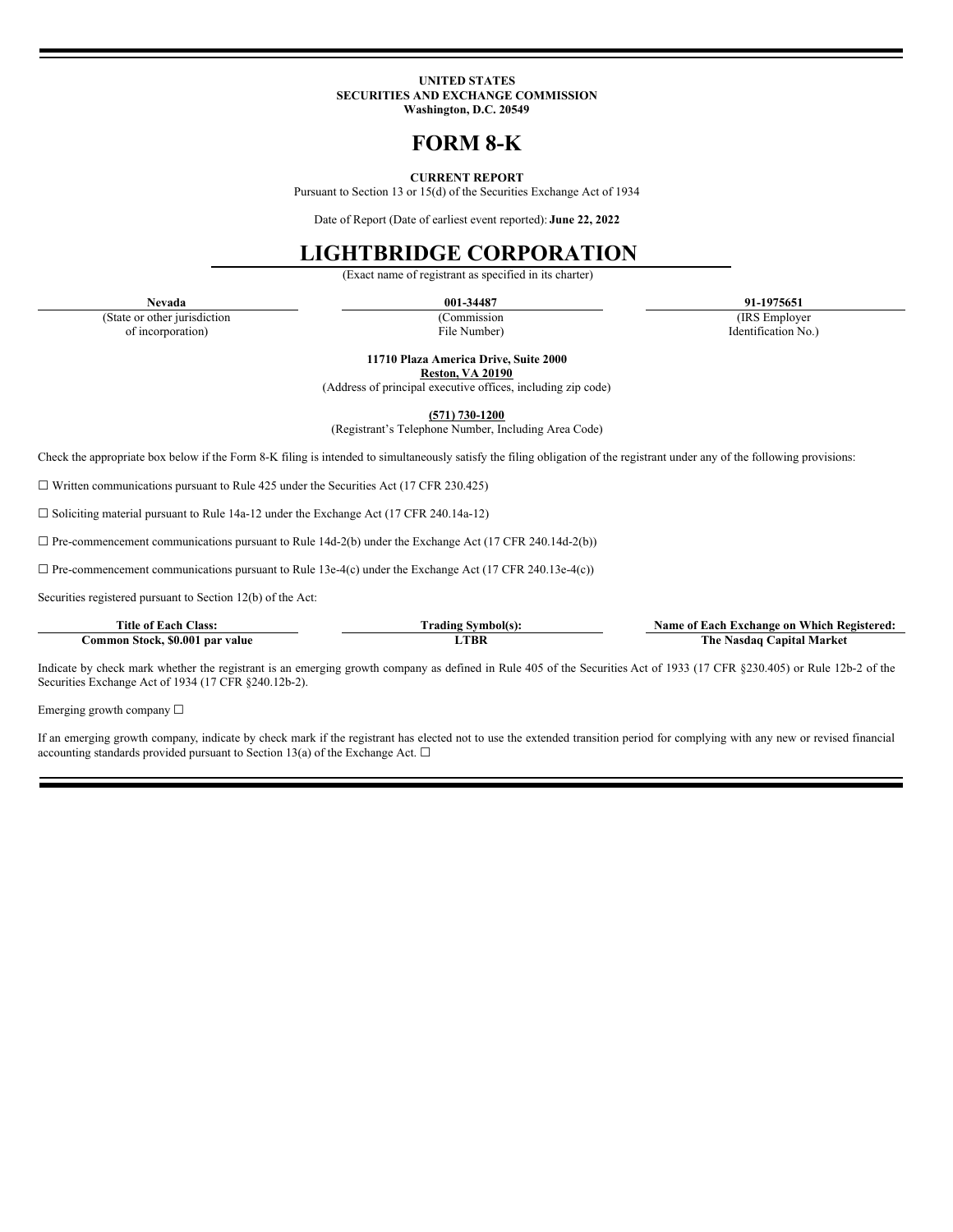## **Item 7.01 Regulation FD Disclosure.**

On June 22, 2022, Lightbridge Corporation issued a press release announcing a U.S. Department of Energy award to the Massachusetts Institute of Technology, the objective of which, among other things, is to simulate the fuel and safety performance of Lightbridge Fuel™ inside a NuScale Power small modular reactor. A copy of the press release is furnished as Exhibit 99.1 to this report.

The information in this Item 7.01, including the press release, shall not be deemed "filed" for purposes of Section 18 of the Securities Exchange Act of 1934, as amended, nor shall it be deemed incorporated by reference in any filing under the Securities Act of 1933, as amended, except as shall be expressly set forth by reference to such filing.

# **Item 9.01 Financial Statements and Exhibits.**

(d) Exhibits

| Exhibit No. | Description                                                                                                    |
|-------------|----------------------------------------------------------------------------------------------------------------|
| 99.         | 202<br>LJune  <br>jatec <sup>1</sup>                                                                           |
| 104         | <b>XBRI</b><br>$\cdot$ Interactive Data File (embedded within the Inline $\lambda$<br>document).<br>Cover Page |

2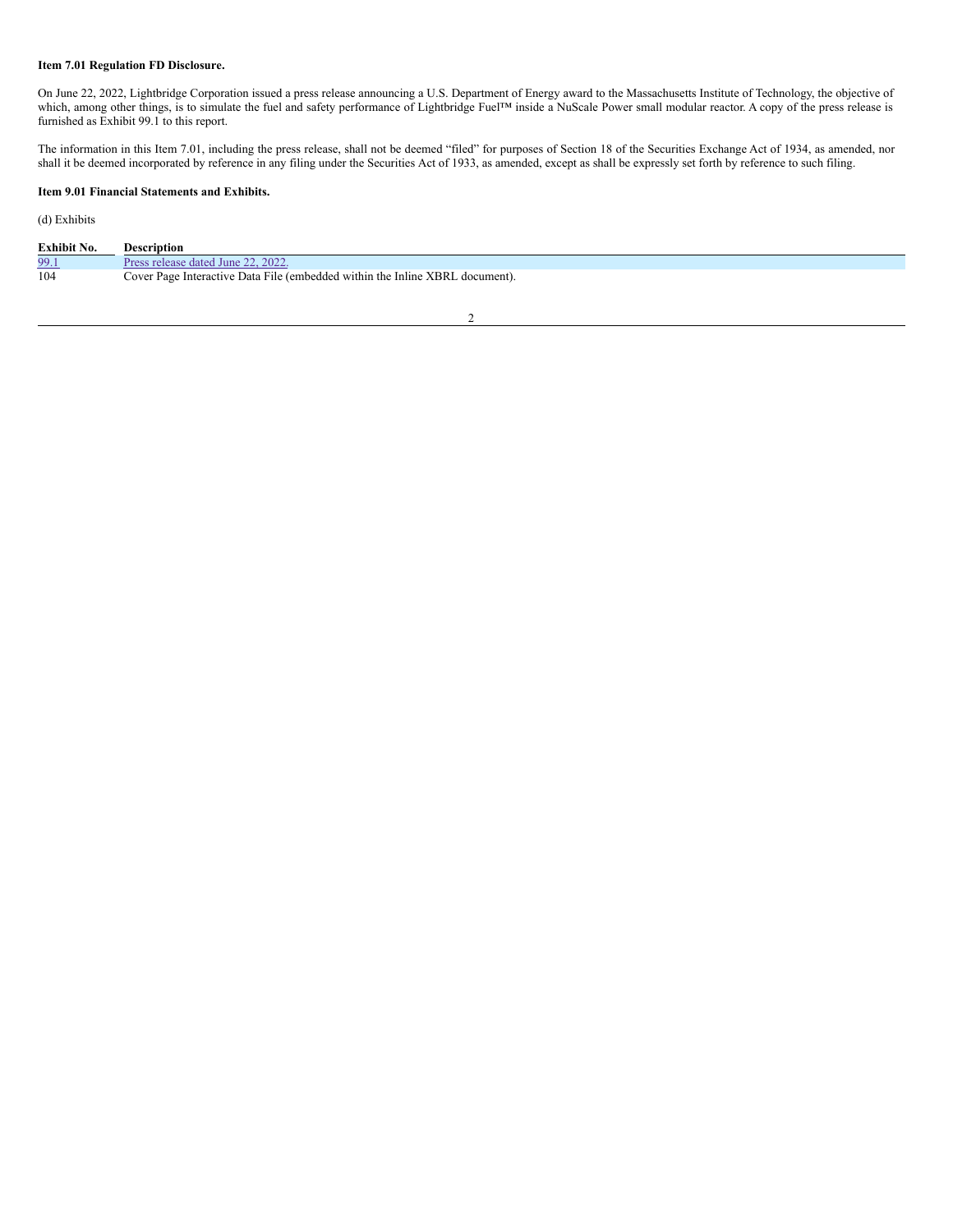# **SIGNATURES**

Pursuant to the requirements of the Securities Exchange Act of 1934, the registrant has duly caused this report to be signed on its behalf by the undersigned hereunto duly authorized.

# **LIGHTBRIDGE CORPORATION**

Dated: June 22, 2022 By: */s/ Seth Grae*

Name: Seth Grae

Title: President and Chief Executive Officer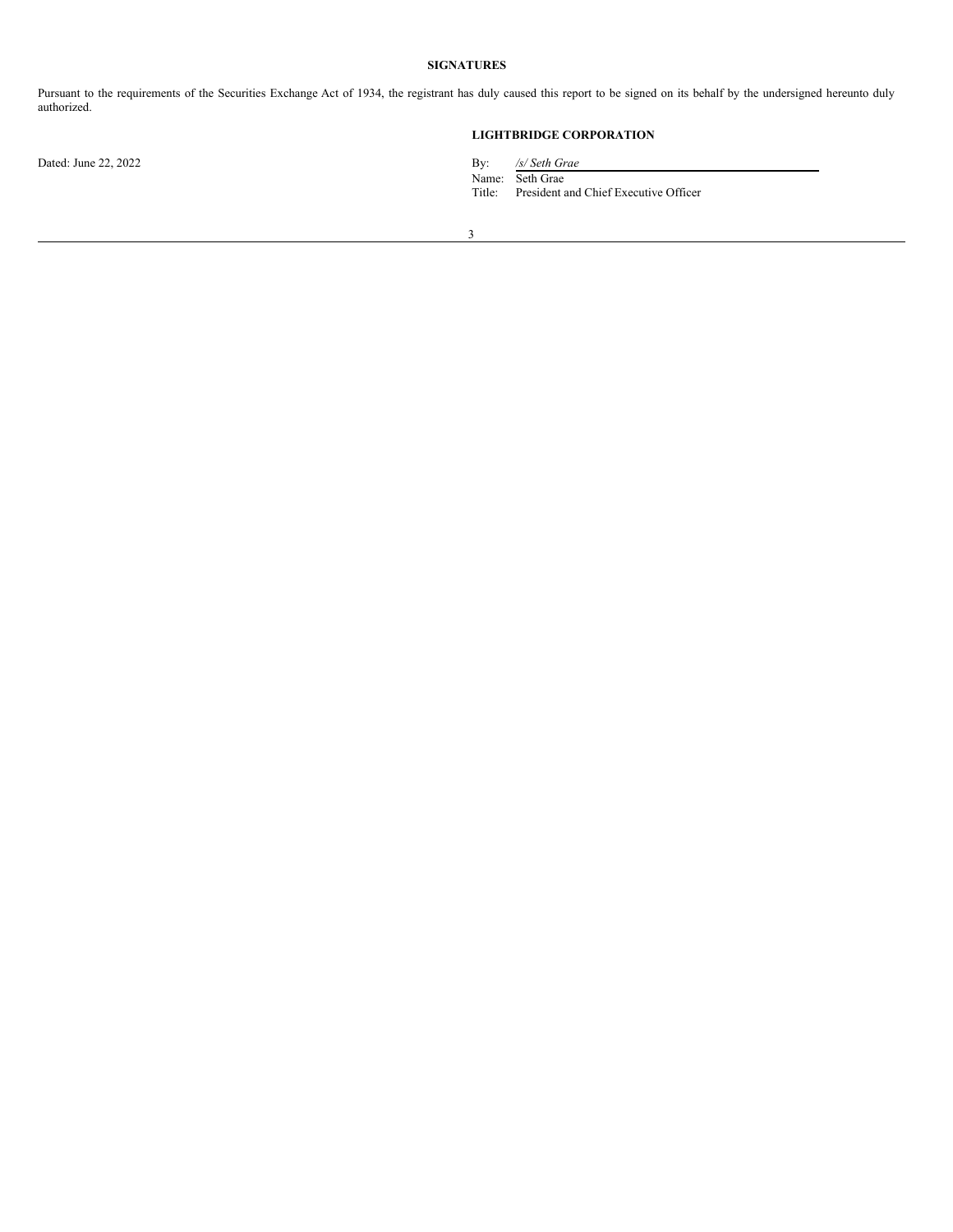# <span id="page-3-0"></span>Lightbridge

## **FOR IMMEDIATE RELEASE**

#### Lightbridge Announces U.S. Department of Energy Award to MIT to Study the Deployment of Accident Tolerant Fuels in Small Modular **Reactors**

*Study will Simulate the Fuel and Safety Performance of Lightbridge Fuel for the NuScale SMR*

RESTON, Va., June 22, 2022 (GLOBE NEWSWIRE) – Lightbridge Corporation (Nasdaq: LTBR), an advanced nuclear fuel technology company, today announced that the Massachusetts Institute of Technology ("MIT") has been awarded approximately \$800,000 by the U.S. Department of Energy's ("DOE") Nuclear Energy University Program R&D Awards to study the deployment of Accident Tolerant Fuels in Small Modular Reactors. The project will be funded in its entirety by the DOE, with the goal of bringing collaborative teams together to solve complex problems to advance nuclear technology and understanding. Among other objectives, the project will simulate the fuel and safety performance of Lightbridge Fuel™ inside a small modular reactor ("SMR") designed by industry leader NuScale Power (NYSE: SMR). An abstract of the study can be found here: https://neup.inl.gov/FY22%20Abstracts/CFA-22-27048\_TechnicalAbstract\_2022CFATechnicalAbstract22-27048.pdf

Seth Grae, President and CEO of Lightbridge commented, "We are honored to have the opportunity to collaborate with MIT's prestigous Department of Nuclear Science & Engineering (NSE) in this important study, where MIT will simulate the usage and safety performance of Lightbridge Fuel™ inside of a NuScale Power small modular reactor. Importantly, this research dovetails with our strategic focus on fueling SMRs of the future and the potential additional benefits Lightbridge Fuel rods will bring to SMRs."

José N. Reyes, Ph.D., Co-founder and Chief Technology Officer of NuScale Power commented, "NuScale is proud to have our groundbreaking SMR technology as a part of this important study. We share the goals of the DOE and the Nuclear Energy University Program in expanding access to nuclear energy, the nation's largest source of clean power, while collaborating with the next generation of nuclear industry leaders at MIT."

"SMR's enhanced safety features provide flexibility in adoption of future advanced fuel technologies for improved performance," commented Koroush Shirvan, Principal Investigator of the study and assistant professor in MIT's Department of Nuclear Science and Engineering.

"We also appreciate the lasting commitment demonstrated by the DOE to support the development of advanced nuclear technologies like Lightbridge Fuel. Previously, Lightbridge had been awarded two GAIN vouchers by the DOE, relating to our fuel and our proprietary manufacturing process, respectively. Today's announcement provides Lightbridge another non-dilutive opportunity to advance our fuel development, while further strengthening our association with the DOE," concluded Mr. Grae.

#### **About Lightbridge Corporation**

Lightbridge (NASDAQ: LTBR) is an advanced nuclear fuel technology development company positioned to enable carbon-free energy applications that will be essential in preventing climate change. The Company is developing Lightbridge Fuel™, a proprietary next-generation nuclear fuel technology for small modular reactors, as well as existing large light-water reactors, which significantly enhances safety, economics, and proliferation resistance. To date, Lightbridge has been awarded twice by the U.S. Department of Energy's Gateway for Accelerated Innovation in Nuclear program to support development of Lightbridge Fuel™. Lightbridge's innovative fuel technology is backed by an extensive worldwide patent portfolio. Lightbridge is included in the Russell Microcap® Index. For more information, please visit: www.ltbridge.com.

*To receive Lightbridge Corporation updates via e-mail, subscribe athttps://www.ltbridge.com/investors/news-events/email-alerts*

*Lightbridge is on Twitter. Sign up to follow @LightbridgeCorp athttp://twitter.com/lightbridgecorp.*

*For an introductory video on Lightbridge, please visitwww.ltbridge.com or click here to watch the video.*